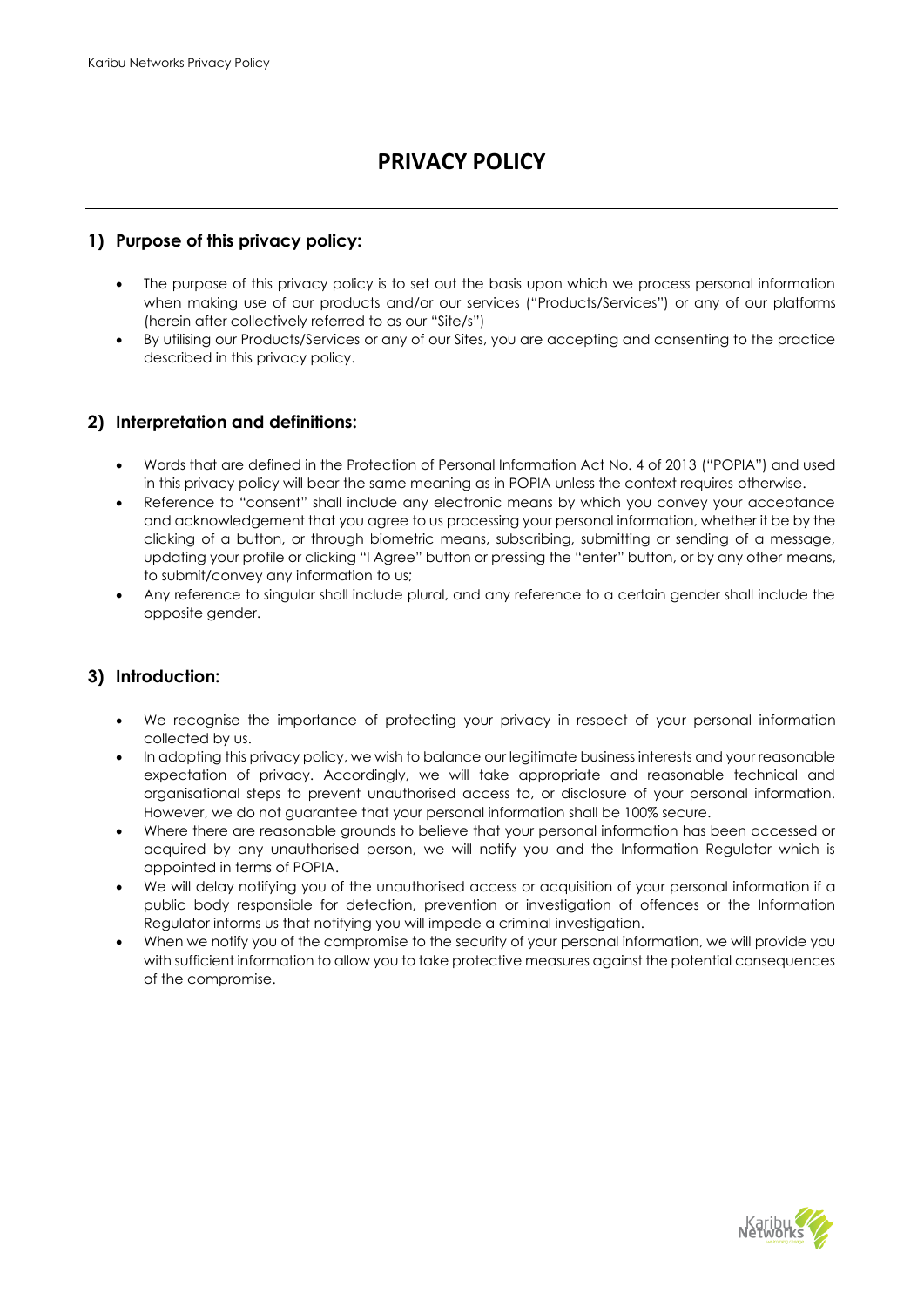## **4) Consent:**

- By continuing to use our Products/Services and/or our Site:
	- You agree to the terms set out in this privacy policy. If you do not agree with this privacy policy, please do not continue to use our Products/Services and/or our Site and/or the Products/Services provided by any of our partners; and
	- You agree that we may process your personal information for, amongst other things, (i) the purposes of providing you with access to our Products/Services, our Site; and (ii) for any other purposes set out in this privacy policy.

#### **5) Variation of privacy policy:**

We reserve the right to vary the terms of this privacy policy. We will notify you of any such change and give you an opportunity to review the revised policy before you choose to continue to make use of our Products/Services and/or our Site. It is your responsibility to familiarise yourself with the most recent version of this privacy policy each time you access our Products/Services and/or our Site and before you elect to continue to make use of our Products/Services and/or our Site.

## **6) What type of personal information do we process:**

The personal information that we may process includes information necessary for us to provide you with the Products/Services and to protect and ensure our legitimate business interests. This may include all the categories of personal information listed in POPIA, and amongst other, include at least all of the following information: -

- **Information and content you provide.** We collect the consent, communications, and other information you provide when you use our Products/Services, including when you sign up for an account, create or share content, and message or communicate with us via our Site or via any other means. Our systems automatically process content and communications you and others provide to analyse context and what is in them for the purposes described below. We specifically process your name, e-mail and physical addresses, postal address, contact information, information relating to your gender, and age, and such other information regarding yourself and/or your views if you choose to share same via our Site.
- **Device Information.** As described below, we collect information from and about the computers and phones.
	- Device attributes: information such as the operating system, hardware and software versions, battery level, signal strength, available storage space, browser type, app and file names and types, and plugins.
	- Data from device settings: information you allow us to receive through device settings you turn on, such as access to your GPS location.
	- Network and connections: information such as the name of your mobile operator or ISP, language, time zone, mobile phone number, IP address, and connection speed and, in some cases, information about other devices that are nearby or on your network, so we can do things like help you stream content to or through all your devices.
	- Partners receive your data when you visit or use their services or through third parties they work with. We require each of these partners to have lawful rights to collect, use and share your data before providing any data to us.
- We will limit the types of personal information processed to only that to which you have given your consent, and which is necessary for our legitimate business interests, or as allowed by law.

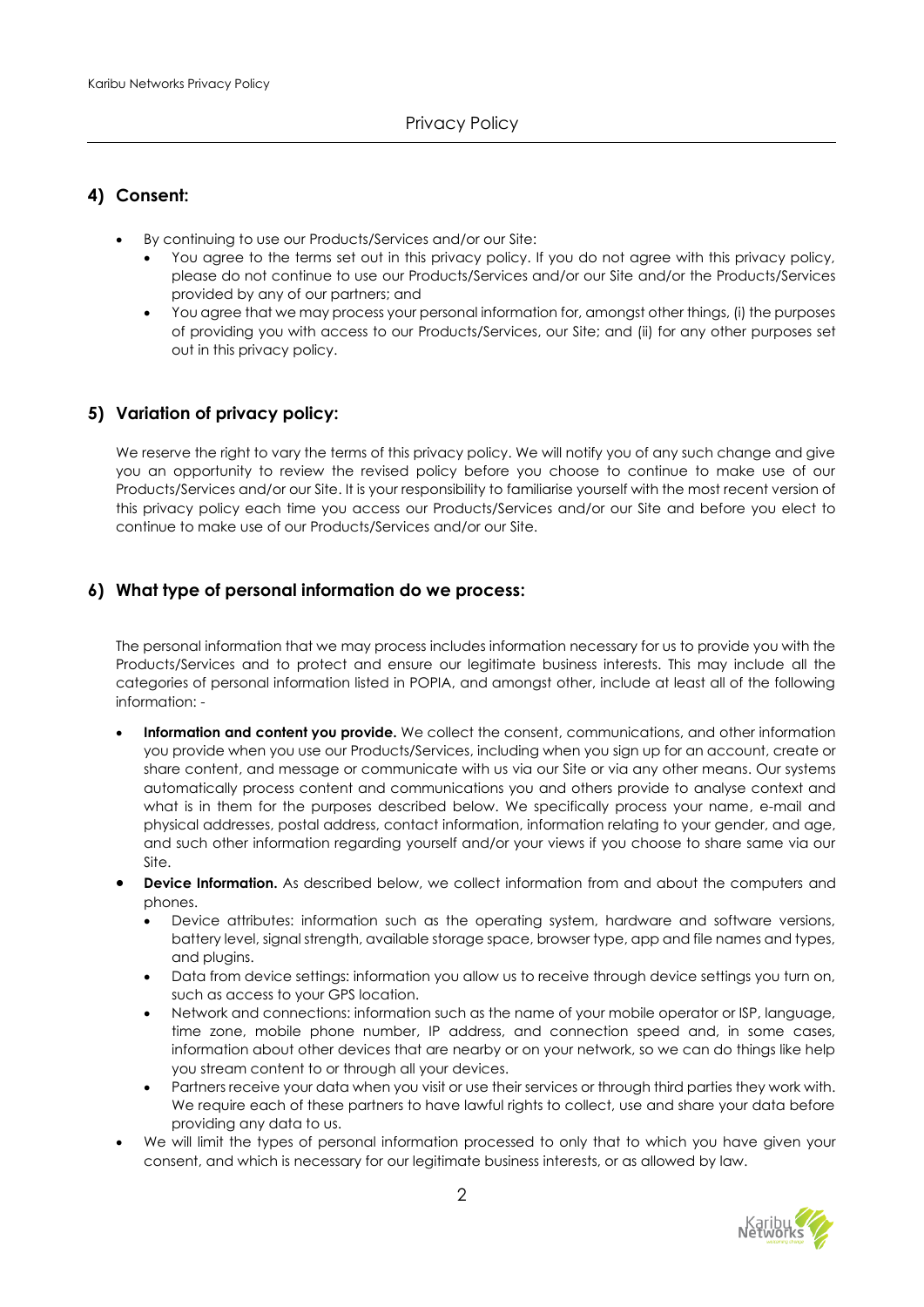#### **7) When will we process your personal information:**

- Personal information may be processed by us when:
	- You visit, browse, register, subscribe and/or apply for and use our Products/Services and/or our Site.
	- You register to receive any notifications from us in respect of our email authentication service and/or our text message authentication service.
	- We carry out research; and
	- When or if required by law; and
	- When and if it is in your best interest.
- You acknowledge that all personal information processed by us may be stored by us and used, inter alia, for any of the purposes, but not exclusively, listed in clause 8 below.

#### **8) How do we use your personal information:**

- We may use your personal information:
	- to promote safety, integrity, and security. We use the information we must verify accounts and activity, combat harmful conduct, detect and prevent spam and other bad experiences, maintain the integrity of our Products/Services, and promote safety and security on and off of our Products/Services. For example, we use data we have to investigate suspicious activity or violations of our terms or policies.
	- to communicate with you. We use the information we must send you marketing communications, communicate with you about our Products/Services, and let you know about our policies and terms. We also use your information to respond to you when you contact us.
	- For helping us in any future dealings with you; and
	- For any other purpose as legally authorised to do and as is allowed by law.

#### **9) Where we store your personal information**

- All of the information you provide to us is stored manually, and/or on our secure cloud-based platform and/or servers operated, maintained and protected in the Republic of South Africa (RSA);
- The information that we collect from you may also be transferred to, and stored at, a destination outside the RSA ("RSA"). It may also be processed by staff operating outside the RSA who work for us or for one of our suppliers, content providers or service providers. Such staff may be engaged in, among other things, the fulfilment of our obligations towards you, the processing of your payment details and the provision of support Products/Services. We will take all steps reasonably necessary to ensure that the information is treated securely and in accordance with this privacy policy, and that said destination's data protection legislation is similar to POPIA, and if such destination's data protection legislation is not similar to POPIA, then we shall only transfer your personal information with your consent, or if we are required by law to do so, or under an agreement with the relevant receipt in such destination whereby we ensure that adequate safeguards are put in place to ensure the protection of your personal information;
- Where we have given you (or where you have chosen) a password which enables you to access certain parts of our Site (login facility), you are responsible for keeping this password confidential. We ask you not to share a password with anyone. Should you share your password with anyone, you indemnify us against any damages or third-party claims which resulted from said sharing;
- Records of the personal information will not be retained for longer than is necessary for operational or archiving purposes unless retention of record is required or authorised by law. Records of the information may be retained for periods in excess of those contemplated for historical, statistical or research

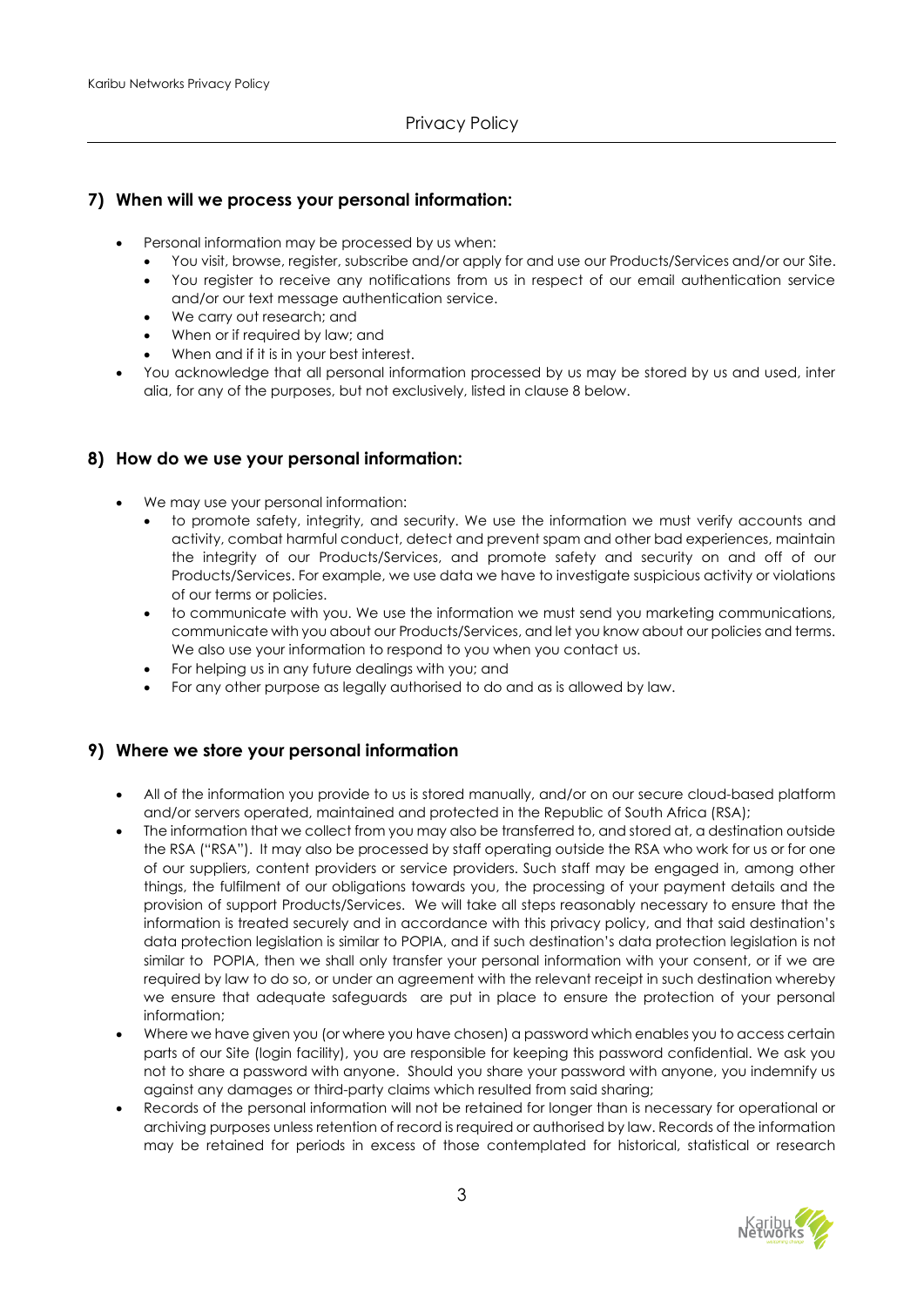purposes. This will be subject to us establishing appropriate safeguards (which can include deidentifying the records) against the records being used for any other purpose.

• Unfortunately, the transmission of information via the internet is not completely secure. We will use appropriate and reasonable technical and organisational measurements to protect the information, we cannot however guarantee the security of your data transmitted to our Site or to any other location by electronic means. Any transmission is at your own risk. However, once we have received the information, we will use appropriate and reasonable technical organisational measurements to try and prevent unauthorised access.

#### **10)Sharing of your personal information:**

- We will not disclose any of your personal information to any person, except when we have your consent and/or permission to do so or where we are required to do so in terms of law or if same is in your best interest.
- You agree that your personal information may be shared:
	- to our holding companies, subsidiary companies, agents, advisers, partners, service providers and suppliers, or in the event of a change control if the ownership or control of all or a part of our Products/Services changes, we may transfer your information to such new owner.
	- where the law requires that we disclose your personal information to a party, and where we have reason to believe that a disclosure of personal information is necessary to identify, contact or bring legal action against a party who may be in breach of the terms or may be causing injury to or interference with (either intentionally or unintentionally) our rights or property, other users, or anyone else that could be harmed by such activities, or where the disclosure of your personal information would be in your best interest.

## **11)Your rights:**

- **You have the right** to, in accordance with these terms, request that we correct, destroy, or delete any of your personal information that we have processed on our Products/Services and/or our Site. The personal information that you may request us to correct, destroy or delete is personal information that has been processed in accordance with these terms that is inaccurate, irrelevant, excessive, out of date, incomplete, misleading, obtained unlawfully or that we are no longer authorised to retain.
- **You have the right** to withdraw your consent for us to process your personal information at any time. The withdrawal of your consent can only be made by you on the condition that the withdrawal of your consent does not affect the processing of your personal information before the withdrawal of your consent; or that the withdrawal of your consent does not affect the processing of your personal information if the processing is in compliance with an obligation imposed by law on us; or that the withdrawal of your consent does not affect the processing of your personal information where such processing is necessary for the proper performance of a public law duty by a public body; or that the withdrawal of your consent does not affect the processing of your personal information as required by law; or that the withdrawal of your consent does not affect the processing of your personal information as required to finalise the performance of a contract in which you are a party; or that the withdrawal of your consent does not affect the processing of your personal information as required to protect your legitimate interests or our own legitimate interests or the legitimate interests of a third party to whom the information is supplied.
- **You have the right** to object to the processing of your personal information at any time, on reasonable grounds relating to your particular situation, unless the processing is required by law. You can make the objection if the processing of your personal information is not necessary for the proper performance of a public law duty by a public body; or if the processing of your personal information is not necessary to pursue your legitimate interests, our legitimate interests, or the legitimate interests of a third party the information is supplied to.

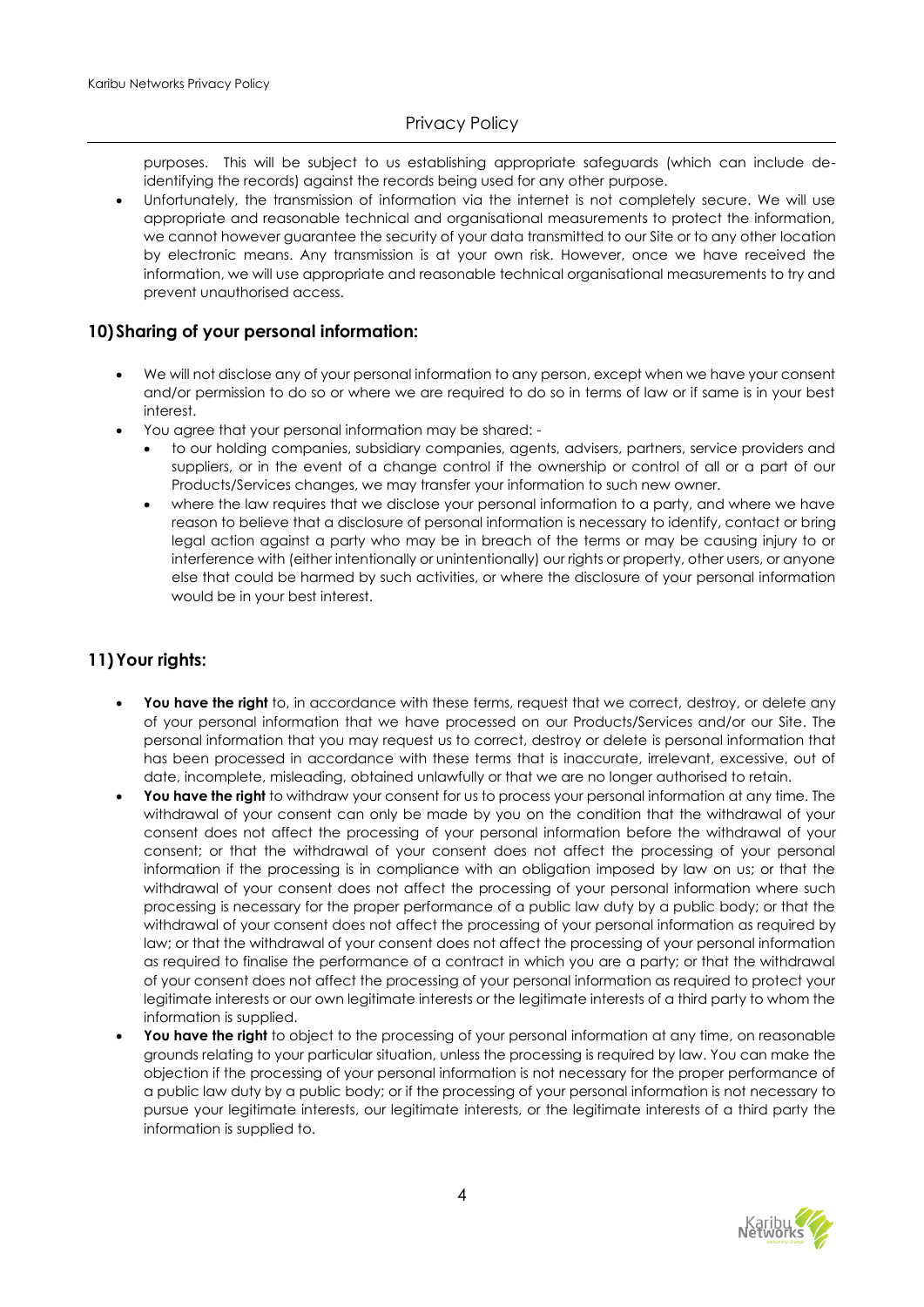## Privacy Policy

- **You have the right** to object to the processing of your personal information, at any time, if the processing is for purposes of direct marketing other than direct marketing by means of unsolicited electronic communications and you have not given your consent for that processing.
- You have the right to not have your personal information processed for purposes of direct marketing by means of unsolicited electronic communications from third parties unknown to you.
- **You have the right** to submit a complaint to the Information Regulator regarding an alleged interference with the protection of personal information processed in accordance with these terms. The Information Regulator's contact details are published by the government from time to time in terms of POPIA. When they are published POPIA places a duty on us to inform you what those contact details are and we will do so via our Products/Services and/or our Site.
- You have the right to institute civil proceedings regarding an alleged interference with the protection of your personal information processed in accordance with these terms.

## **12)Use of cookies:**

- Cookies are pieces of information our Products/Services and/or our Site transfers to a user's hard drive for record-keeping purposes. Cookies make surfing the web easier for you by saving you preferences and, tracking your online habits, traffic patterns, and making sure that you does not see the same advertisement too often. The use of cookies is an industry standard.
- We may place a "cookie" on your browser to store and sometimes track information about you.
- While most browsers are initially set up to accept cookies, you can reset the data's subject's browser to refuse all cookies or indicate when a cookie is being sent. Please note that some parts of our Products/Services and/or our Site will not function properly if you refuse cookies.

#### **13) Links to other Sites:**

When you use our Products/Services and/or our Site, you could be directed to other site/s that are beyond our control. These other site/s may send their own cookies to you, collect data or solicit personal information. We do not control the privacy policies of those third party and we cannot be held liable for the use thereof by you for any reason whatsoever.

#### **14)Passwords and login information:**

- You may register your personal information with us via e-mail or via our Site, or manually or as may be otherwise communicated to you from time to time.
- If you register your personal information, you will be able to create your own username and password.
- You must not provide your username or password to anyone. You are solely responsible for keeping your username or password secret.
- You are solely responsible for any loss you may suffer should any other person use your username or password.